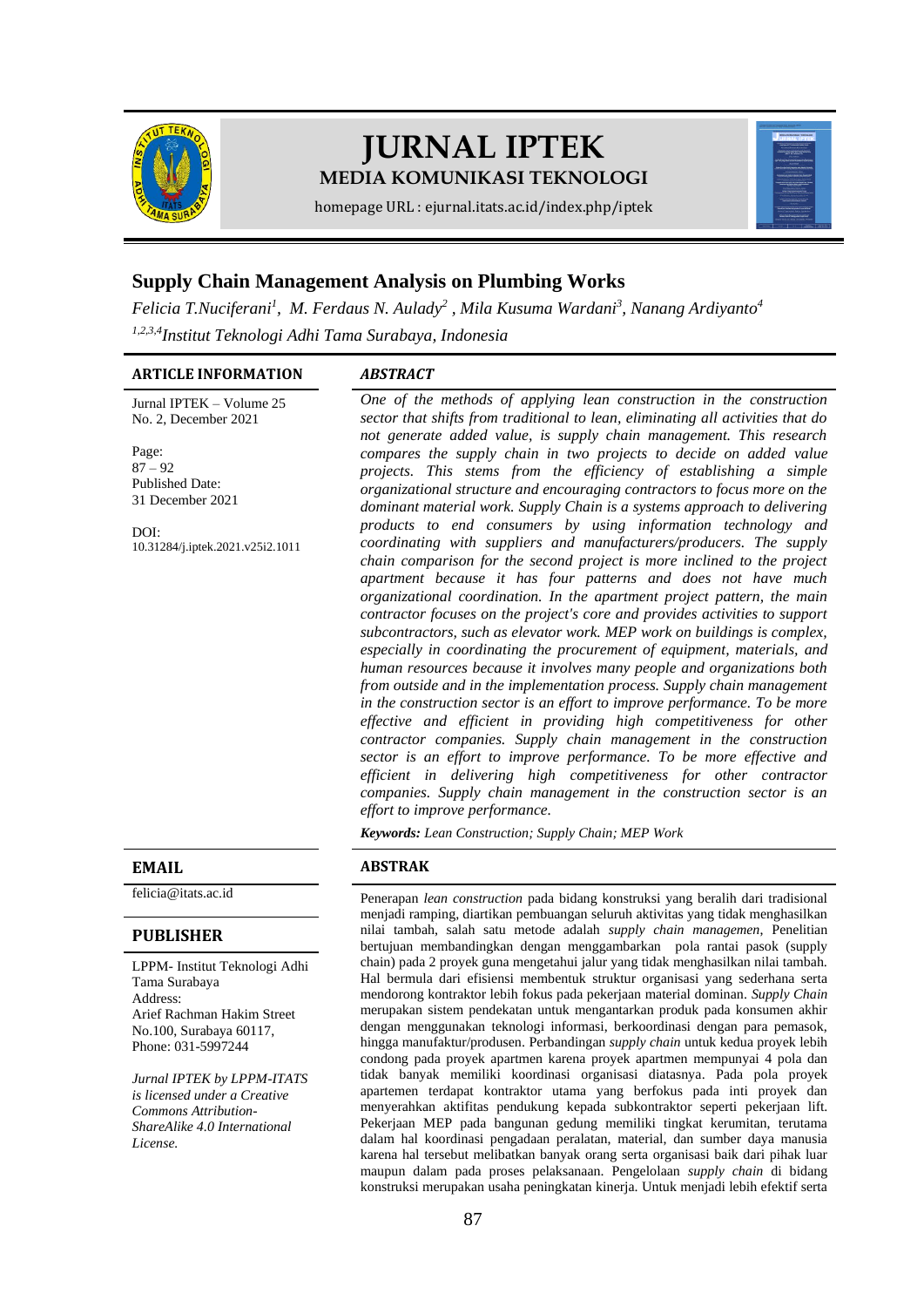efisien dalam memberikan daya saing yang tinggi bagi perusahaan kontraktor lainnya.

**Kata kunci:** *Lean Construction; Supply Chain;* Pekerjaan MEP

#### **INTRODUCTION**

The construction journey is limited by time, cost, quality, work safety [1] and involves five resources in its management, namely labour, costs, materials, tools, and methods [2] This results in uncertainty in the project and becomes more complex when viewed from one factor: the number and role of stakeholders involved. The supply chain includes all activities related to the flow and transformation of goods and services from the initial stages of processing raw materials to finished products enjoyed by consumers. Supply chain sustainability requires management that regulates, controls. It determines strategies so that the flow of information in the supply chain is close to conformity with consumer needs but can reduce production costs and be a means for companies to maintain quality and customer satisfaction [3]. The running of a construction project cannot be separated from the management from start to finish to get the product according to the criteria [4]. The supply chain method is related to producing goods in the correct quantity at the right time and place to achieve a minimum overall system cost and the desired service level. The concept of material procurement in construction supply chain management affects project success, a network of companies working together to create and deliver a product to users. The development of the supply chain determines the readiness of the contractor to carry out the work. Because competition is no longer at the company level but the supply chain level [5].

The mechanical, electrical and plumbing (MEP) systems include the installation of electricity, clean water, dirty water, ducting, plumbing, and ventilation in a building with a safety and comfort design for residents. Most construction projects have an implementation stage starting from the structure-MEP-architect because the implementation of the MEP is in the second order. It is necessary to make adjustments between the work before and after to minimize errors. So supply chain management at MEP contractors is an effective and efficient performance improvement effort that provides high competitiveness. Industry players realize that providing cheap, quality, and fast products and the need for collaboration, coordination, and synchronization of work in all parties involved in a building project is the primary key [6]

#### **LITERATURE REVIEW**

#### **Supply Chain Concept**

The supply chain is the approach to managing the flow of products, information, and finance by involving several parties from upstream to downstream, consisting of suppliers, factories, actors in distribution activities and logistics services. [7]. The supply chain logistics network is integrated with the relationships of several significant organizations (suppliers, manufacture, distribution, owners, customers). The supply chain component consists of the Upstream Supply Chain, which means that the upstream part includes all main activities (procurement). Starting from manufacturing companies with suppliers (in the form of manufacturers, assemblers, or both) and the connections between their suppliers (second-tier suppliers), Internal Supply Chain is an internal part of the supply chain covering the entire process of transforming inputs from suppliers into outputs. Organization to extend from the time of entry into the organization. The primary purpose of the internal supply chain is production management, manufacturing, and inventory control [8].

In 2014 research was conducted to identify supply chain patterns. There is a pattern of supply chain performance in housing projects that are said to be suitable for the concepts of conversion, flow, and value [9]. In 2015 supply chain analysis on structural work showed that the application of conversion in resource control and optimization and the application of the idea of partnering in resource procurement facilitates the flow of resources because it builds trust between contractors and suppliers. In 2017 there was research on building trust in the supply chain with seven determining factors with the scope of the relationship between the stakeholders involved (trust, company bona fides, cooperative relationships) [10]. This study compares the supply-chain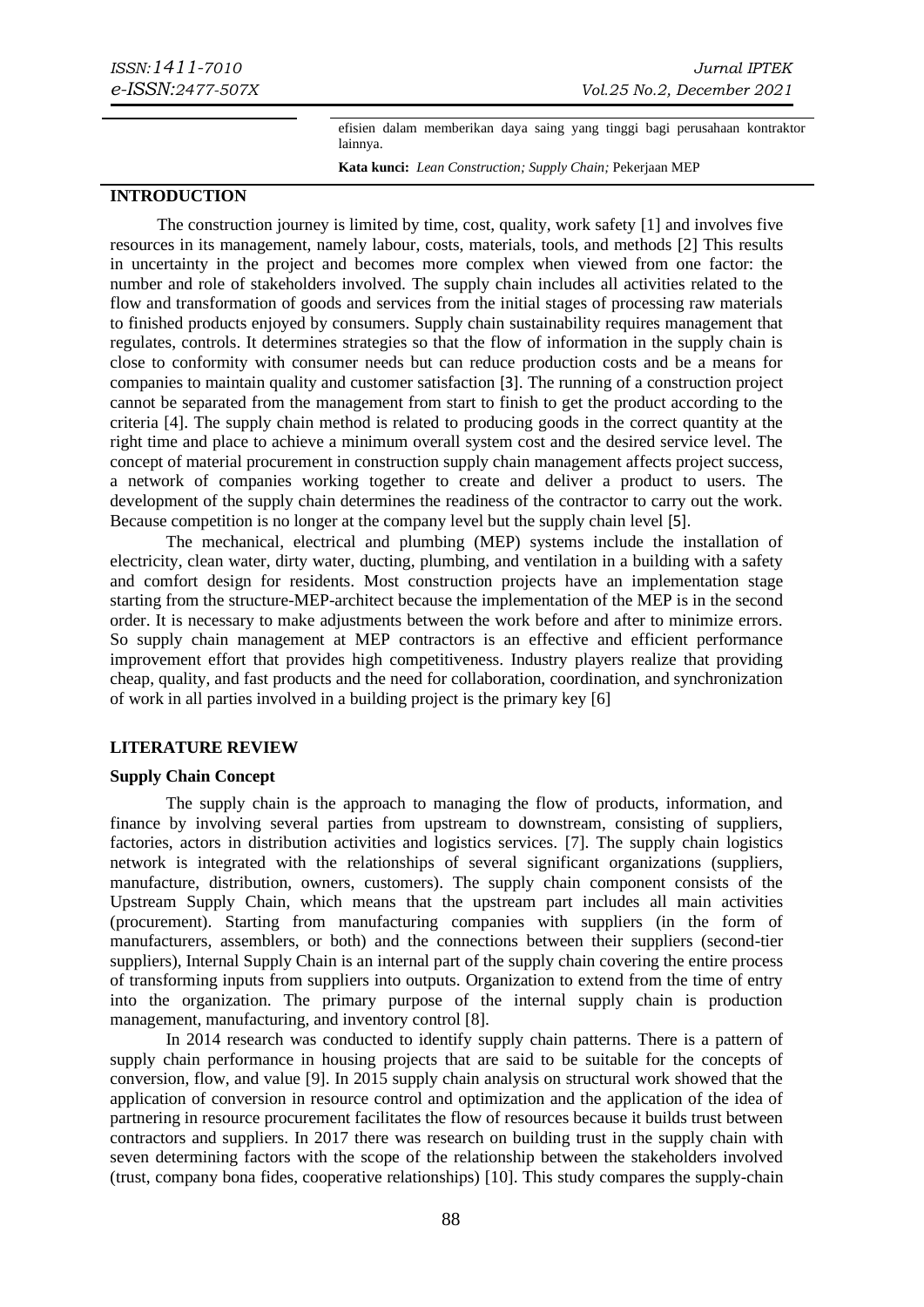pattern of two private projects with the project ownership status of private companies and religious organizations from the management side.

#### **METHOD**

The research focus on plumbing work is in Project X and Project Z. Plumbing work is included in the MEP work with its implementation in the second stage and has complexity in terms of supplier selection because suppliers (in terms of quantity) offer relatively cheap prices as well as handling in terms of storage and the use of the material with the specifications determined by the building owner (Owner). Project X has a building function as offices, schools, studios, and places of worship with a total of 9 floors, while Project Z functions as a residence with a total of 50 floors. The method of carrying out the work is carried out simultaneously between structural works. Stages of research carried out in several stages, namely:

- 1. The first stage is a literature study related to the grid of questions that will be used for interviews with 7 resource persons consisting of Estimators, Site Managers, Project Managers, Operational and Logistics Managers. The selection of 7 resource persons using purposive sampling method with the criteria that the informants have approximately 3 years experience in similar projects and understand the supply chain.
- 2. The second stage, the preparation of a grid of questions to conduct interviews to find out new - detailed information related to problems in the supply chain carried out to the informants with a semi-structured method which has the understanding that there is a framework for a list of questions in advance but the questions can be developed / narrowed to saturation (data triangulation). ).
- 3. The third stage is the completeness of the organizational structure data of the two projects, budget plans, material specifications, followed by observations to find out the pattern or line of orders and information from upstream to downstream.
- 4. The final stage, supply chain analysis is supported by documentation and interview results to get a pattern.

#### **RESULTS AND DISCUSSION**

#### **Project X . Supply Chain Process**

For project X, especially the plumbing work, the flow of goods and information is regulated directly through the Head Office of the MEP contractor. The supply chain pattern for project X is carried out based on several aspects of each relationship, namely:

- **Lower Level.**in terms of the direct contractor relationship with the owner such as the contract method to the owner. The plumbing work in project X is using the general contract method with a Lumpsum Fixed Price contract type.
- **Project Organization Level.**The project organization cooperates and provides information to each other related to the material needs used so that there is no miscommunication starting from the Project Manager to the workers.
- **Upstream Level.**Project X at the upstream level, especially in plumbing work, are suppliers or suppliers of materials that include incoming and outgoing goods, for coordination with suppliers in this project, they usually go directly to the procurement department, namely directly to the Head Office.

#### **Project Z . Supply Chain Process**

*Supply chain*in the Apartment Project Z, it is the same as in project X which starts from the Owner as an End User that requires a need or requires plumbing material that is requested from suppliers or material suppliers. In the Apartment Z project, there are also 4 patterns of supply chain relationships in it, including:

1) Pattern 1. The Z Apartment Project, all work is carried out by the main contractor, namely PT. Wika Building. In the coordination process for PT.Wika before going to the Owner, it must go through Construction Management (MK).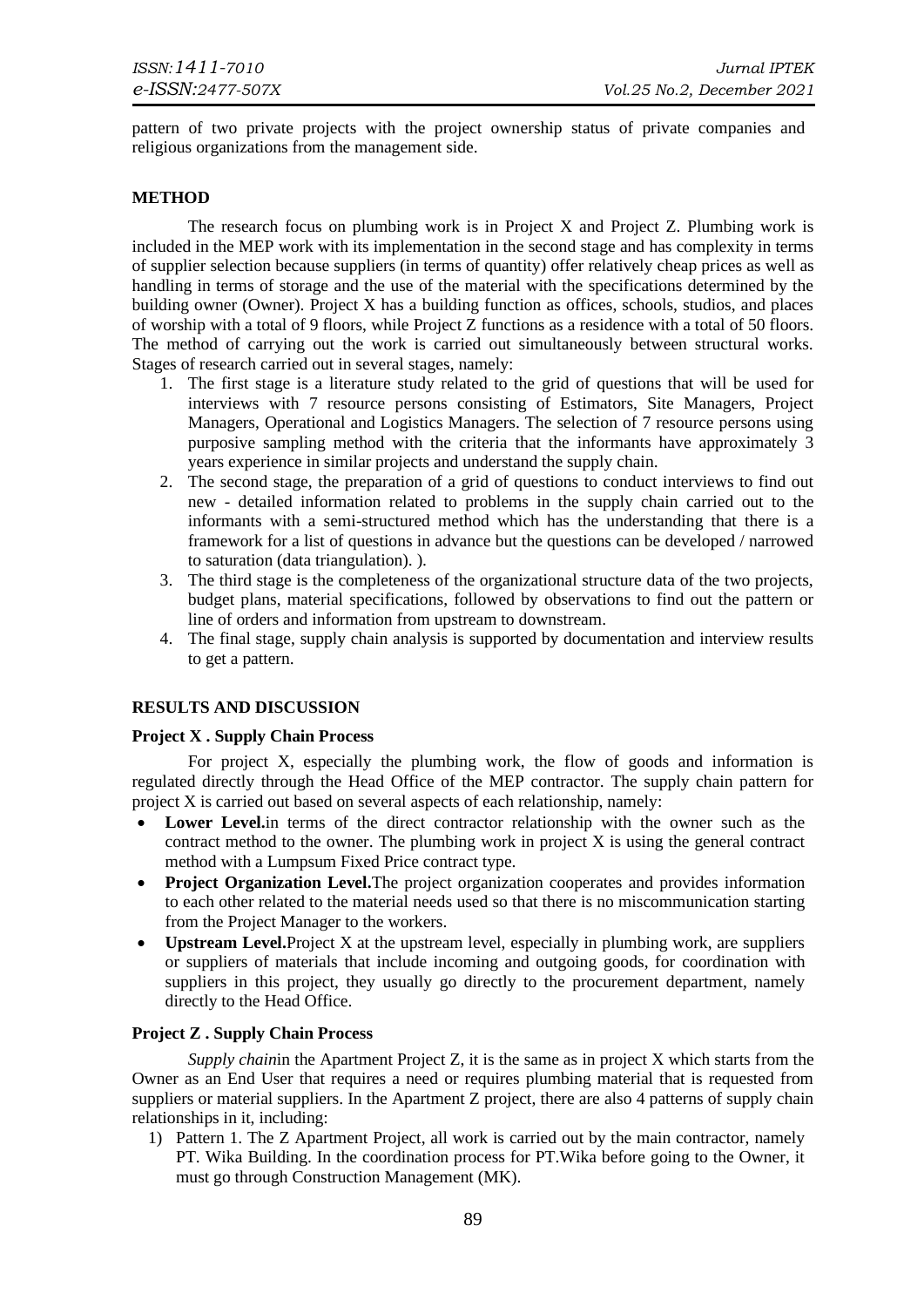- 2) Pattern 2. The work subcontracted by the main contractor is AC work in the form of materials, tools and workers. Subcontractors have a pattern of coordination through the main contractor before going to the Constitutional Court because subcontractors are under the responsibility of the main contractor.
- 3) Pattern 3. The work that is subcontracted by the subcontractor is mechanical work (elevator) in the form of tools, workers and also materials, but there are some equipment and materials provided by the main contractor, therefore this is what distinguishes it from the second pattern.
- 4) Pattern 4. Work that is subcontracted by the main contractor to a specialist contractor, namely Cooling Tower work with work responsibilities covering materials, workers and tools.

#### *Supply Chain* **Project X**

In project X, there are 5 patterns of supply chain relationships which result in the coordination of work and materials requiring no short time.

- 1) Pattern 1 in project X there are 2 organizations that are interconnected for implementation, namely PT. Tata Mulia Nusantara & material supply is carried out by suppliers, based on the results of interviews for the construction implementation of each division in accordance with the job desk accompanied by supporting documents between each section. Approval  $\&$ selection of materials through the project manager while for approval of field material collection through the foreman, supervisor, logistics.
- 2) Pattern 2 is the Mechanical Elektical Plumbing (MEP) subcontractor there are 2 parties involved, the first is PT.Sinergi Makmur Sentosa with mechanical, electrical, plumbing work contracts in the form of materials, tools, supervision. The second party is a subcontractor which includes its employees. Each party has understood the job desk, including:
	- 1. Supplier selection & approval
	- 2. Material ordering & delivery
	- 3. As well as taking & stocking materials.
- 3) Pattern 3 supply chain project X with interview results, namely the STP (Sewage Treetment Plant) work given by the MEP contractor to the STP work specialist contractor which includes materials, workers and tools.
- 4) The pattern of 4 supply chain patterns in project X is AC work, the coordination with the AC contractor is the subcontractor of the MEP contractor in the form of materials, tools and workers, as well as specialist contractors, the coordination of the AC contractor must go through the MEP contractor first.
- 5) Pattern 5 on project X is architectural work, for architectural work for direct coordination through the Constitutional Court because for contracts from architect work directly through the owner.



Figure 1. Project X. material flow chart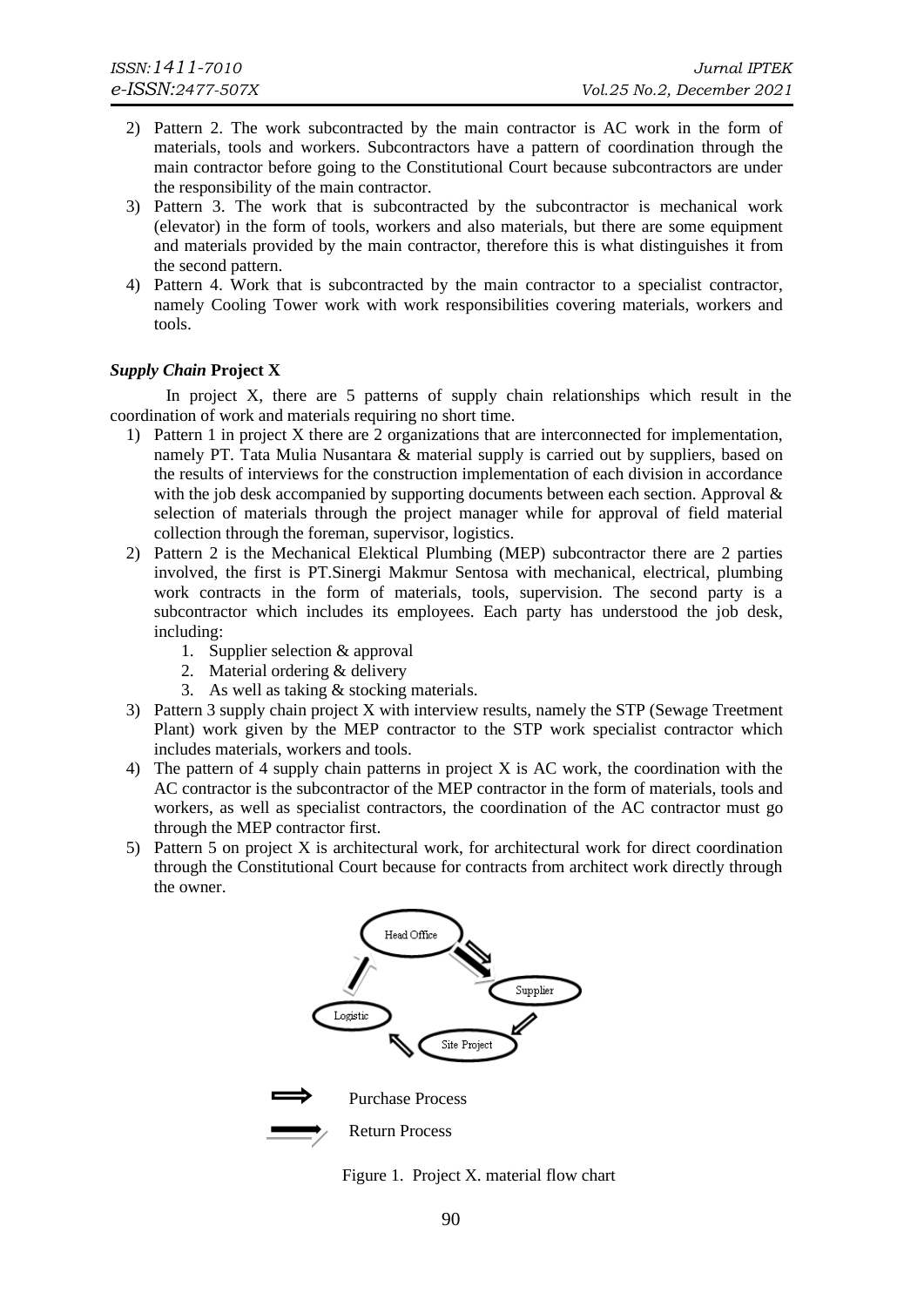### *Supply Chain* **Project Z**

The Z apartment project has 4 supply chain relationship patterns, namely:

- 1) In pattern 1 for all work on project Z, especially plumbing work in the process, the purchase process until the installation of materials must go through the following procedures from the procurement – ordering – installation – evaluation process:
	- 1. Supplier Selection & Approval
	- 2. Material Ordering & Delivery
	- 3. Material pick-up & stock
- 2) In the second pattern, the supply chain of project Z is AC work which is subcontracted by the main contractor covering materials, tools and execution of work. For the coordination process in the supply chain pattern, it must go through the main contractor.
- 3) In the third pattern, the supply chain in project Z is mechanical work (elevator). In elevator work subcontracted by the main contractor in the form of materials, tools and work.
- 4) Finally, the fourth pattern in the supply chain in project Z is specialist contactors, namely the work of Colling Tower which includes materials, workers and tools which are procured by specialist contractors.





Return Process



#### **Comparison of Supply Chain Patterns between Project X and Z**

Comparison of supply chain in both projects, project  $X$  is better because project  $Z$  has  $4$ supply chain patterns that are useful in reducing the coordination of the organization that houses it. The differences in supply chain for the two projects are:

- 1. In terms of material delivery in project X there is a 2 door method while for Apartment Z it is only through the 1 door method so that in project  $Z$  it is much shorter when sending materials to the project
- 2. In terms of purchasing materials on project X, it must go through the Head Office, while project Z purchases directly through the field procurement department.
- 3. In terms of supplier selection in project X, the right to choose is the purchasing and operational manager in HO, while in project Z, the right to choose suppliers is the procurement department and project manager in the project.

#### **CONCLUSION**

The type of contract used for both Project X and Apartment Project Z is a lump sum which means the volume and price have been determined and mutually agreed upon (the parties involved). For the supply chain pattern for project X, there are 4 patterns, meaning that it is more effective/efficient in terms of coordination compared to project Z. Finally, for project X, it is only through one door, so that if there is a material return, it can be processed immediately and facilitate